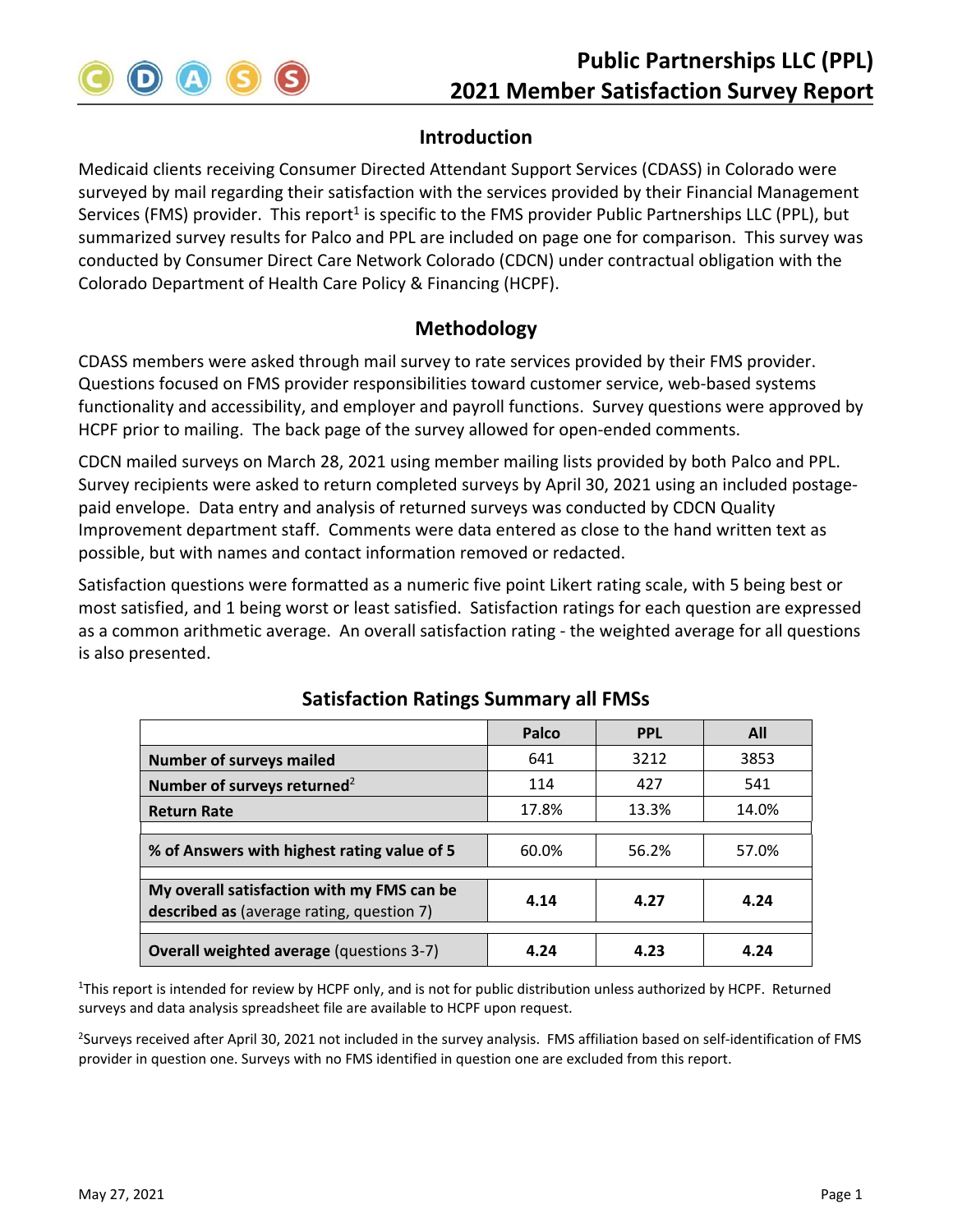

#### **Page 1 of the survey (for reference)**

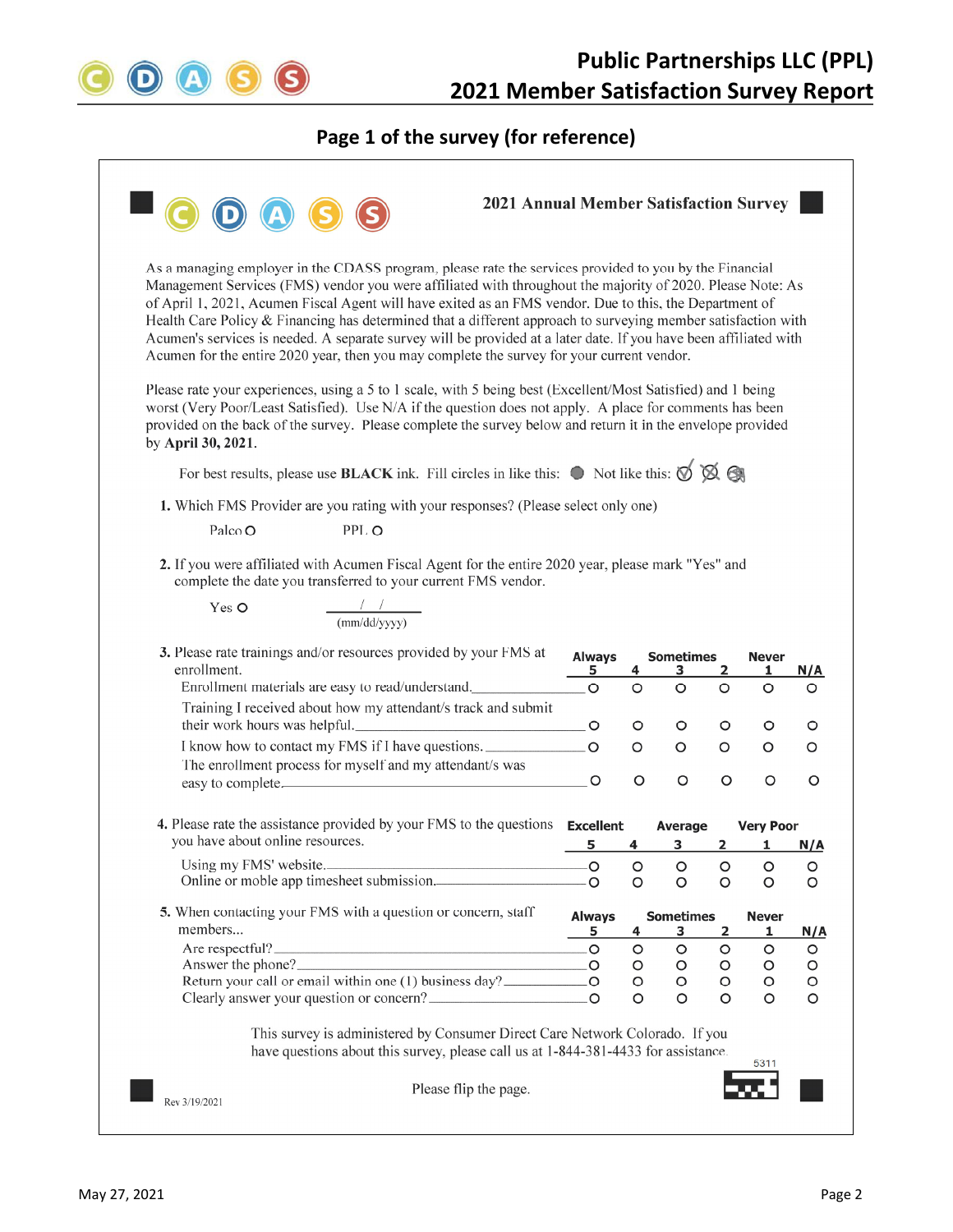

# **Page 2 of the survey (for reference)**

|                                                                                                                                                                                                                                                                                 | <b>Excellent</b>                |         | Average                                                       |              | <b>Very Poor</b>                   |                       |  |
|---------------------------------------------------------------------------------------------------------------------------------------------------------------------------------------------------------------------------------------------------------------------------------|---------------------------------|---------|---------------------------------------------------------------|--------------|------------------------------------|-----------------------|--|
| 6. Please rate these services provided by your FMS.                                                                                                                                                                                                                             | 5                               | 4       | 3                                                             | $\mathbf{2}$ | 1                                  | N/A                   |  |
| Assistance completing FMS enrollment paperwork.                                                                                                                                                                                                                                 | Ō                               | $\circ$ | $\circ$                                                       | $\circ$      | $\circ$                            | $\circ$               |  |
| Timeliness in processing FMS enrollment paperwork. __________                                                                                                                                                                                                                   | $\circ$                         | O       | $\circ$                                                       | $\circ$      | O                                  | $\circ$               |  |
| Paying your Attendants - on time.                                                                                                                                                                                                                                               | $\circ$                         | O       | $\circ$                                                       | O            | O                                  | O                     |  |
| Paying your Attendants - accurately.                                                                                                                                                                                                                                            | O                               | O       | $\circ$                                                       | O            | o                                  | O                     |  |
| Providing accurate and timely tax documentation.                                                                                                                                                                                                                                | $\circ$                         | O       | $\circ$                                                       | $\circ$      | O                                  | O                     |  |
|                                                                                                                                                                                                                                                                                 | <b>Very</b><br><b>Satisfied</b> |         | <b>Neither</b><br><b>Satisfied Nor</b><br><b>Dissatisfied</b> |              | <b>Very</b><br><b>Dissatisfied</b> |                       |  |
|                                                                                                                                                                                                                                                                                 |                                 |         |                                                               |              |                                    |                       |  |
| 7. My overall satisfaction with my FMS can be described as:                                                                                                                                                                                                                     | 5                               | 4       | 3                                                             | 2            | 1                                  |                       |  |
| Please use this space for any additional feedback about your experience working with your FMS.<br>Please note that your comments will not be read immediately by your FMS vendor. If you need immediate<br>assistance please contact your FMS customer service center directly. | $\circ$                         | $\circ$ | $\circ$                                                       | $\circ$      | O                                  |                       |  |
|                                                                                                                                                                                                                                                                                 |                                 |         |                                                               |              |                                    |                       |  |
|                                                                                                                                                                                                                                                                                 |                                 |         |                                                               |              |                                    |                       |  |
|                                                                                                                                                                                                                                                                                 |                                 |         |                                                               |              |                                    |                       |  |
|                                                                                                                                                                                                                                                                                 |                                 |         |                                                               |              |                                    |                       |  |
|                                                                                                                                                                                                                                                                                 |                                 |         |                                                               |              |                                    |                       |  |
|                                                                                                                                                                                                                                                                                 |                                 |         |                                                               |              |                                    |                       |  |
|                                                                                                                                                                                                                                                                                 |                                 |         |                                                               |              |                                    | <u>N/A</u><br>$\circ$ |  |
|                                                                                                                                                                                                                                                                                 |                                 |         |                                                               |              |                                    |                       |  |
|                                                                                                                                                                                                                                                                                 |                                 |         |                                                               |              |                                    |                       |  |
|                                                                                                                                                                                                                                                                                 |                                 |         |                                                               |              |                                    |                       |  |
|                                                                                                                                                                                                                                                                                 |                                 |         |                                                               |              |                                    |                       |  |

Name (Optional\*) - please print:

Rev 3/19/2021

Who completed this survey? Member  $\Omega$  Authorized Representative  $\Omega$ 

\*Do not write your name if you'd prefer that your comments remain anonymous.

If you have additional comments or suggestions, please submit them on another piece of paper with this survey.

Thank you for completing this survey. Your responses will help improve the CDASS Program! Please return in the enclosed envelope by April 30, 2021

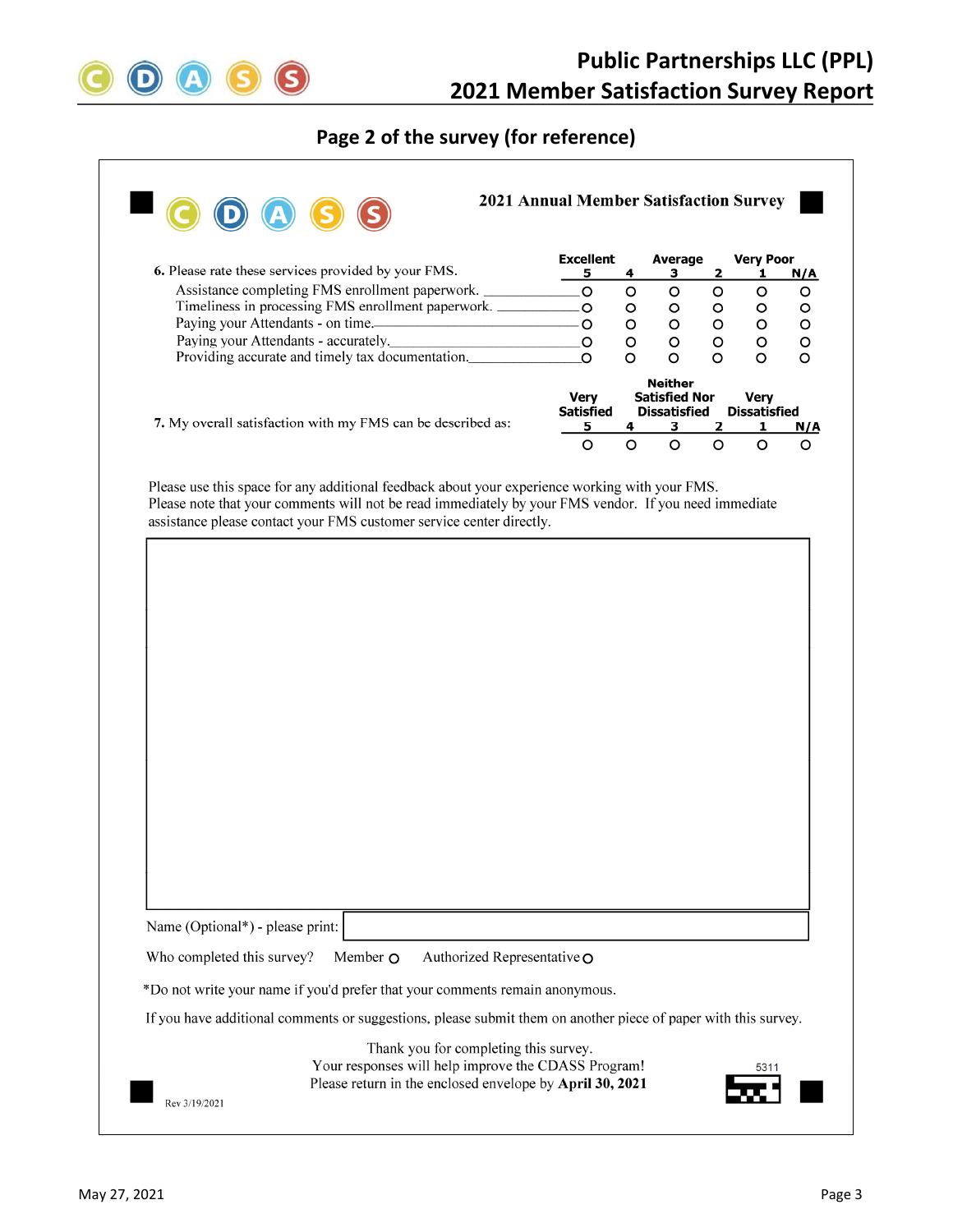

# **Satisfaction Ratings**

| 2. If you were affiliated with Acumen Fiscal Agent for the entire 2020 year, please mark "Yes" and complete |                                                       |                           |         |                               |    |                                                       | Yes |            |     |                |                |             |  |
|-------------------------------------------------------------------------------------------------------------|-------------------------------------------------------|---------------------------|---------|-------------------------------|----|-------------------------------------------------------|-----|------------|-----|----------------|----------------|-------------|--|
| the date you transferred to your current FMS vendor.                                                        |                                                       |                           |         |                               |    |                                                       | #   | %          |     |                |                |             |  |
|                                                                                                             |                                                       |                           |         |                               |    |                                                       |     |            |     |                | 51             | 11.9%       |  |
| 3. Please rate trainings and/or resources provided                                                          | Number (#) and Percent (%) of Answers by Rating Value |                           |         |                               |    |                                                       |     |            |     |                |                |             |  |
| by your FMS at enrollment.                                                                                  |                                                       | 1                         |         | $\overline{2}$                |    | 3                                                     |     | 4          | 5   |                |                |             |  |
|                                                                                                             | #                                                     | Never<br>%                | #       | %                             | #  | Sometimes<br>%                                        | #   | %          | #   | Always<br>%    | N <sup>1</sup> | Avg         |  |
| Enrollment materials are easy to read/understand.                                                           | 9                                                     | 2.3%                      | 11      | 2.8%                          | 76 | 19.2%                                                 | 116 | 29.3%      | 184 | 46.5%          | 396            | 4.15        |  |
| Training I received about how my attendant/s track                                                          | 14                                                    | 3.6%                      | 14      | 3.6%                          | 54 | 13.8%                                                 | 108 | 27.6%      |     | 202 51.5%      | 392            | 4.20        |  |
| and submit their work hours was helpful.                                                                    |                                                       |                           |         |                               |    |                                                       |     |            |     |                |                |             |  |
| I know how to contact my FMS if I have questions.                                                           | 11                                                    | 2.7%                      | 16      | 3.9%                          | 26 | 6.3%                                                  | 76  | 18.4%      |     | 284 68.8%      | 413            | 4.47        |  |
| The enrollment process for myself and my                                                                    | 20                                                    | 5.1%                      | 29      | 7.3%                          | 57 | 14.4%                                                 | 106 | 26.8%      |     | 184 46.5%      | 396            | 4.02        |  |
| attendant/s was easy to complete.                                                                           |                                                       |                           |         |                               |    |                                                       |     |            |     |                |                |             |  |
| 4. Please rate the assistance provided by your FMS                                                          |                                                       |                           |         |                               |    | Number (#) and Percent (%) of Answers by Rating Value |     |            |     |                |                |             |  |
| with questions you have about online resources.                                                             |                                                       | 1<br>Very Poor            |         | 2                             |    | 3<br>Average                                          |     | 4          |     | 5<br>Excellent |                |             |  |
|                                                                                                             | #                                                     | %                         | #       | %                             | #  | %                                                     | #   | %          | #   | %              | N              | Avg         |  |
| Using my FMS' website.                                                                                      | 18                                                    | 4.7%                      | 17      | 4.4%                          | 70 | 18.2%                                                 | 96  | 25.0%      | 183 | 47.7%          | 384            | 4.07        |  |
| Online or mobile app timesheet submission.                                                                  | 22                                                    | 5.7%                      | 23      | 6.0%                          | 55 | 14.4%                                                 | 98  | 25.6%      |     | 185 48.3%      | 383            | 4.05        |  |
| 5. When contacting your FMS with a question or                                                              |                                                       |                           |         |                               |    | Number (#) and Percent (%) of Answers by Rating Value |     |            |     |                |                |             |  |
| concern, staff members                                                                                      | $\mathbf{1}$<br>$\overline{2}$                        |                           |         | 3                             |    | 4                                                     | 5.  |            |     |                |                |             |  |
|                                                                                                             |                                                       | Never<br>%                | #       | %                             | #  | Sometimes<br>%                                        | #   |            | #   | Always<br>%    | Ν              |             |  |
| Are respectful?                                                                                             | #<br>1                                                | 0.2%                      | 5       | 1.2%                          | 24 | 5.8%                                                  | 80  | %<br>19.5% |     | 301 73.2%      | 411            | Avg<br>4.64 |  |
| Answer the phone?                                                                                           | 24                                                    | 5.9%                      | 35      | 8.6%                          | 67 | 16.5%                                                 | 81  | 20.0%      |     | 198 48.9%      | 405            | 3.97        |  |
| Return your call or email within one (1) business day?                                                      | 27                                                    | 6.7%                      | 36      | 9.0%                          | 60 | 15.0%                                                 | 76  | 19.0%      | 202 | 50.4%          | 401            | 3.97        |  |
| Clearly answer your question or concern?                                                                    | 9                                                     | 2.2%                      | 27      | 6.6%                          | 65 | 15.9%                                                 | 88  | 21.5%      |     | 221 53.9%      | 410            | 4.18        |  |
|                                                                                                             |                                                       |                           |         |                               |    | Number (#) and Percent (%) of Answers by Rating Value |     |            |     |                |                |             |  |
| 6. Please rate these services provided by your FMS.                                                         |                                                       |                           |         |                               |    |                                                       |     |            |     |                |                |             |  |
|                                                                                                             |                                                       | $\mathbf{1}$<br>Very Poor |         | 2                             |    | 3<br>Average                                          |     | 4          |     | 5<br>Excellent |                |             |  |
|                                                                                                             | #                                                     | %                         | #       | %                             | #  | %                                                     | #   | %          | #   | %              | Ν              | Avg         |  |
| Assistance completing FMS enrollment paperwork.                                                             | 16                                                    | 4.3%                      | 19      | 5.1%                          | 49 | 13.0%                                                 | 84  | 22.3%      | 208 | 55.3%          | 376            | 4.19        |  |
| Timeliness in processing FMS enrollment paperwork.                                                          | 17                                                    | 4.5%                      | 26      | 6.8%                          | 57 | 14.9%                                                 | 83  | 21.7%      | 199 | 52.1%          | 382            | 4.10        |  |
| Paying your Attendants - on time.                                                                           | 7                                                     | 1.7%                      | 17      | 4.1%                          | 35 | 8.5%                                                  | 85  | 20.7%      |     | 266 64.9%      | 410            | 4.43        |  |
| Paying your Attendants - accurately.                                                                        | 5                                                     | 1.2%                      | 8       | 2.0%                          | 28 | 6.8%                                                  | 84  | 20.5%      |     | 284 69.4%      | 409            | 4.55        |  |
| Providing accurate and timely tax documentation.                                                            | 10                                                    | 2.5%                      | 9       | 2.3%                          | 35 | 8.8%                                                  | 86  | 21.6%      |     | 259 64.9%      | 399            | 4.44        |  |
| 7. My overall satisfaction with my FMS can be                                                               | Number (#) and Percent (%) of Answers by Rating Value |                           |         |                               |    |                                                       |     |            |     |                |                |             |  |
| described as:                                                                                               | $\mathbf{2}$<br>1                                     |                           | 3<br>4  |                               |    | 5                                                     |     |            |     |                |                |             |  |
|                                                                                                             |                                                       |                           | Neither |                               |    | Very                                                  |     |            |     |                |                |             |  |
|                                                                                                             | Very<br>Dissatisfied                                  |                           |         | Satisfied<br>nor Dissatisfied |    |                                                       |     | Satisfied  |     |                |                |             |  |
|                                                                                                             | #                                                     | %                         | #       | %                             | #  | %                                                     | Ħ   | %          | Ħ   | %              | Ν              | Avg         |  |
|                                                                                                             | 9                                                     | 2.2%                      | 20      | 4.8%                          | 51 | 12.3%                                                 | 107 | 25.8%      | 228 | 54.9%          | 415            | 4.27        |  |
|                                                                                                             |                                                       |                           |         |                               |    |                                                       |     |            |     |                |                |             |  |
| <b>Totals</b>                                                                                               | 219                                                   | 3.4%                      | 312     | 4.9%                          |    | 809 12.7% 1454 22.8% 3588 56.2%                       |     |            |     |                | 6382           | 4.23        |  |

 $1$ N = total number of responses for the question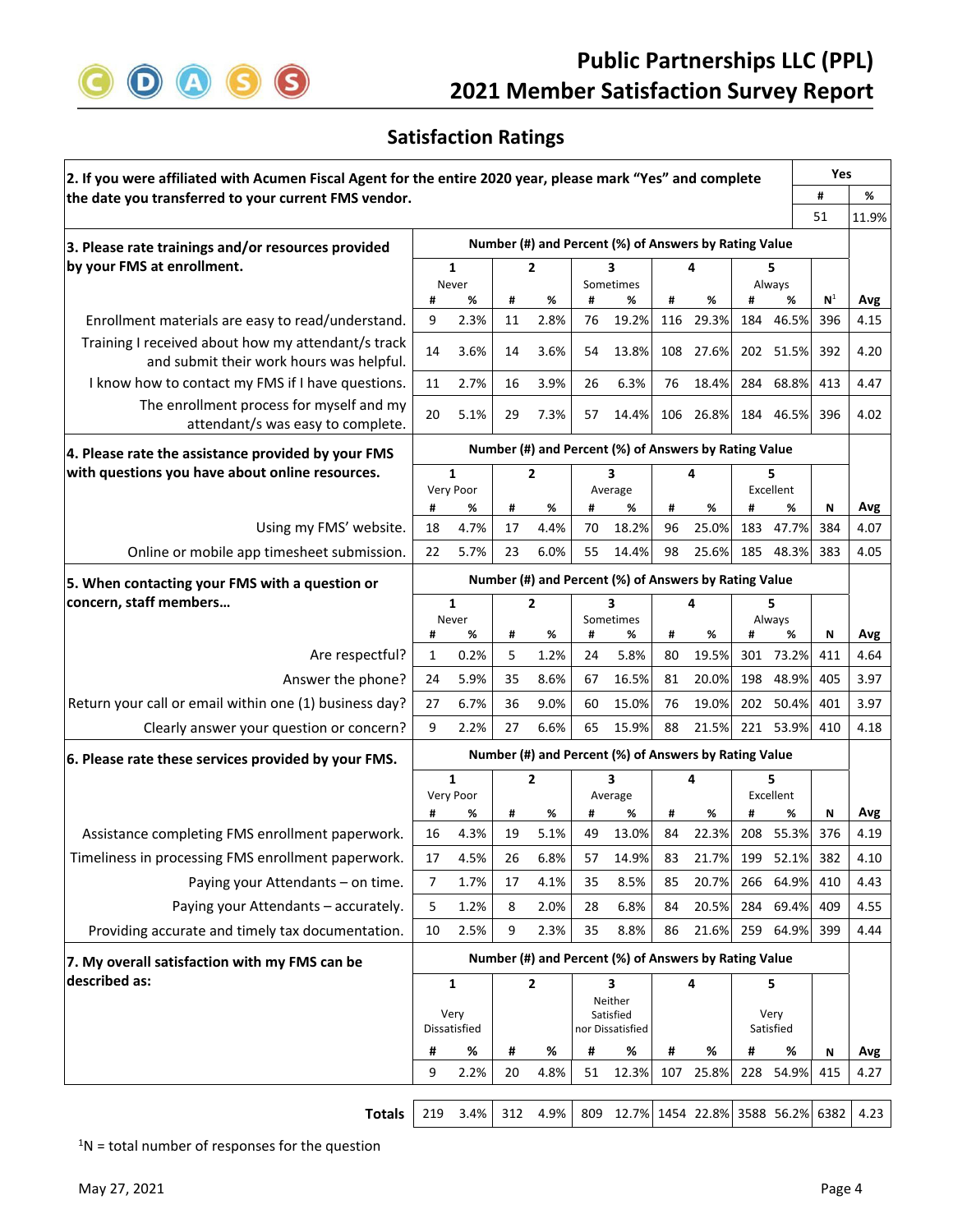

# **Qualitative Comment Analysis**

One hundred nineteen (119) of the 427 surveys received contained written comments. Topics within comments were classified into common themes or categories. A summary of applied Thematic Coding is presented below<sup>1</sup>.

| Category/Theme               | <b>Number of</b> | % of Total        |  |  |
|------------------------------|------------------|-------------------|--|--|
|                              | <b>Mentions</b>  | <b>Categories</b> |  |  |
| Authorization/Budgeting      | 4                | 2.1%              |  |  |
| Authorized Representative    | 3                | 1.5%              |  |  |
| <b>Caregiver Hiring</b>      | 8                | 4.1%              |  |  |
| Caregiver Pay                | 22               | 11.3%             |  |  |
| Caregiver Time Submittal     | 9                | 4.6%              |  |  |
| Case Manager                 | 4                | 2.1%              |  |  |
| Communication (Dissatisfied) | 39               | 20.1%             |  |  |
| Communication (Satisfied)    | 7                | 3.6%              |  |  |
| <b>Consumer Direct</b>       | 1                | 0.5%              |  |  |
| Covid                        | 5                | 2.6%              |  |  |
| Difficulty with Paperwork    | 7                | 3.6%              |  |  |
| <b>Enrollment Process</b>    | 6                | 3.1%              |  |  |
| <b>FVV</b>                   | 16               | 8.2%              |  |  |
| <b>FMS Staff Interaction</b> | 13               | 6.7%              |  |  |
| No Comment                   | $\overline{2}$   | 1.0%              |  |  |
| Satisfied with Services      | 35               | 18.0%             |  |  |
| <b>Training</b>              | 4                | 2.1%              |  |  |
| Website/Software             | 9                | 4.6%              |  |  |
| Sum <sup>2</sup>             | 194              |                   |  |  |

<sup>1</sup>An Excel spreadsheet documenting application of thematic codes is being supplied to HCPF as a separate resource.

<sup>2</sup>Individual comments that covered multiple topics were classified into multiple categories; sum of "Mentions" exceeds total comments received.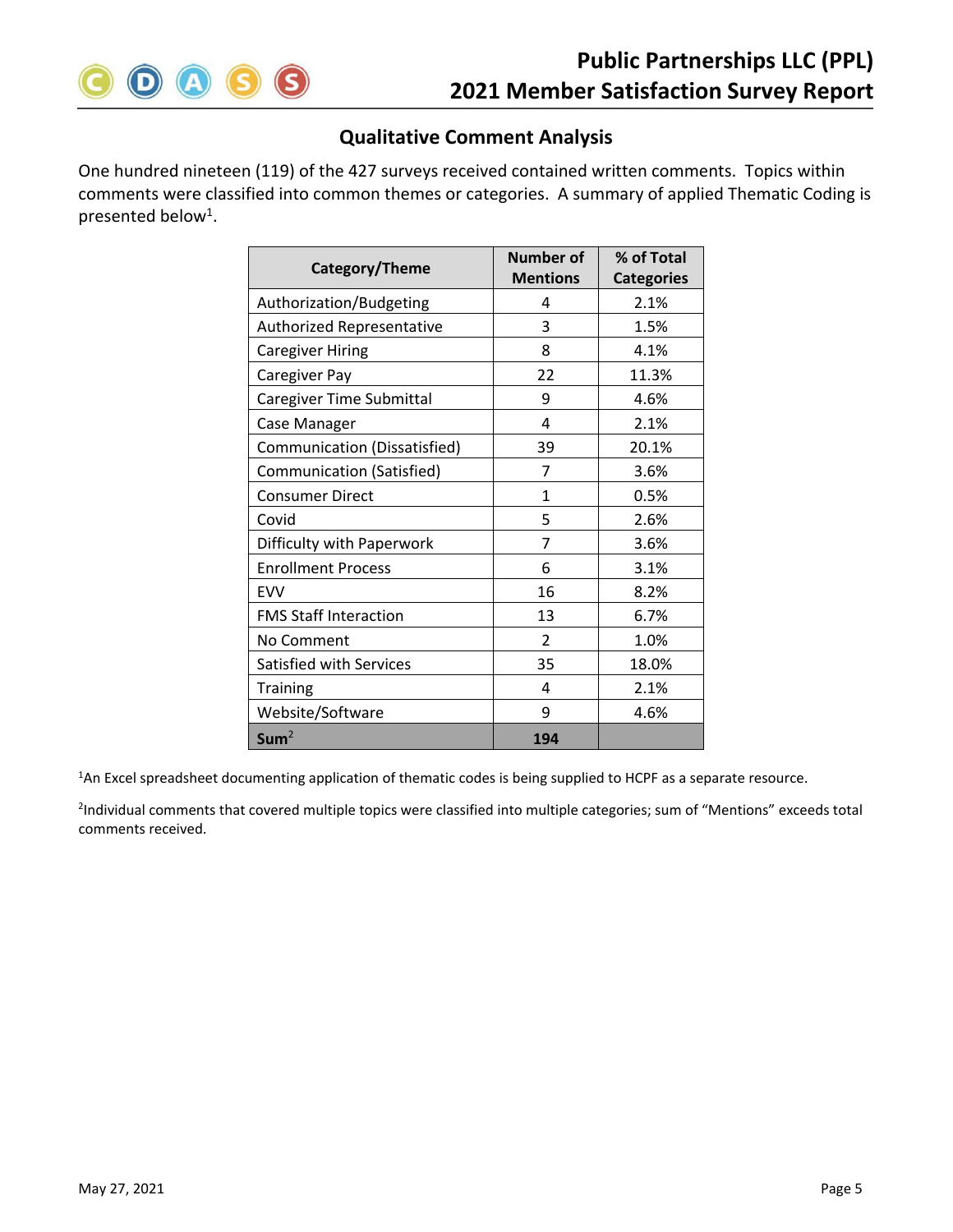

I am thankful for every representative I worked with. Each was kind, professional, and worked until every need presented was addressed.

All the best for your future. Sincerely, [illegible]

Time 4 care – is terrible, takes forever to get time done

Enrollment documents MUST have Form Fields & text fields & check box fields, and radio button fields. This would allow computer fill-in the form with keyboard, mouse, spoken word & listening

PPL does NOT do this! Contact me for a demonstration.

#### Always grateful

My attendant is being shorted on her check every month and then it takes forever to get somebody to talk to. Then, they tell us to resubmit the hours next month which I feel is illegal because it does not give you accountable records for that month.

I am ready to place a formal complain to the labor law dept. I would like to know if you plan to correct this situation or not? I think this is a very serious situation.

Thank you!

Long wait times for answering phones. Automated answering system is congested with verbage. Takes 5 minutes to get through to be on hold waiting another 20‐30 mins to speak with someone.

Everything fine.

Sometimes they are slow at Paying my attendant. Especially during the Pandemic. Money has been very tight for some families. My attendant has complained they don't respond to her when she has trouble getting to the site. Won't let her log in somedays. Otherwise things are going ok. Thanks.

is amazing. She cares about her clients.

PPL has made our lives not so stressful.

Nothing at this time.

The whole process is to long and complicated it could be streamlined.

The mobile app is horrible. It takes forever to get started! Why?

We had a few glitches when the online timesheet became mandatory but things have worked out fine.

I tried to hire a provider in summer 2020. After requesting a hard copy of a form to be mailed to me numerous times throughout the rest of 2020 + early 2021. I NEVER received the form. I didn't have a printer to print out the form from the internet, and I was told several times that the form would be mailed. Finally, I was able to obtain a printer and printed the form myself. The provider was finally approved in February 2021. By then, she had taken another job. I have had insufficient care for so long, and had inadequate care to recover from major surgery, an allergic reaction to medication, and major dangerous complications in Feb 2021—all thanks to PPL. Now I can't get out of the house to start interviewing people to try to fill the position again.

I was never sure FMS was my vendor Customer Service is wonderful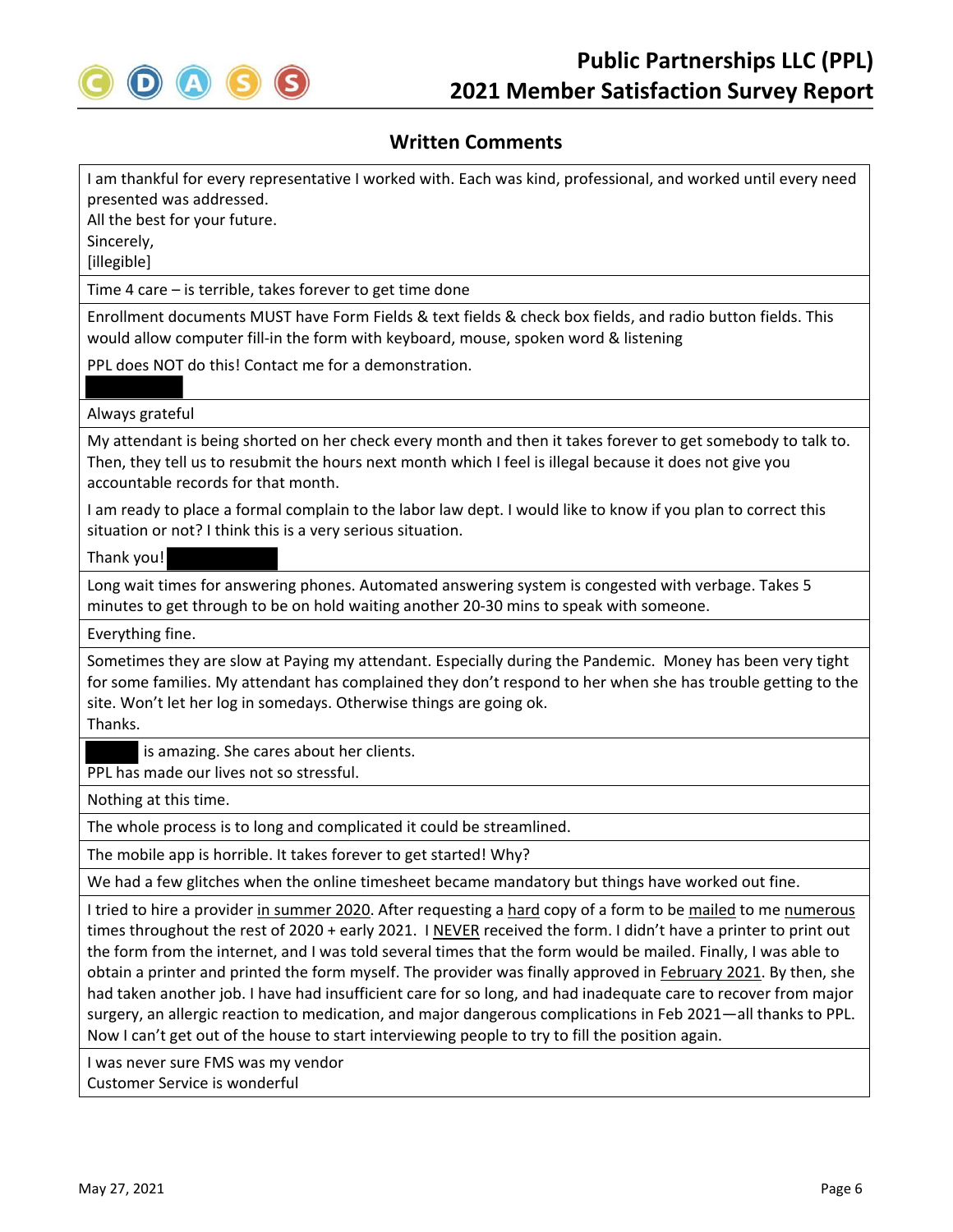

‐ Don't return phone calls when I leave msg. and/or follow‐up calls to answer questions.

‐ Spend ¾ of phone time confirming acct. info + the staff members repeating info back to me. Is there a way to stream line the experience? I always have to allow at least 1 hour for a phone call with PPL and then I'm maybe called back, with an answer, at PPL's leisure. Unfortunately, most often I'm busy with client, using the bathroom or in the middle of the grocery store!! VERY frustrating!

It takes a really long time to get attendants approved for work. This is very difficult to deal with as we need to get them working for our situation, as soon as possible.

When leaving a message, sometimes they don't get back to me. They are getting better at it however.

Paychecks take a week or more after pay period ends.

I have been with PPL for about 6 years. I am very satisfied with them. Whenever I call they answer and take number to call me back so I will not lose my place in line. Then they call me when I was told they would. They do not end call until all questions are answered or telling me when they would have an answer. They are through [*sic*] and professional but care about you!

PPL is hiring people who do not speak good English. Therefore it is difficult to get my questions answered. There is definitely a language berrier [*sic*].

The application process took months ‐

Covid happened in March

Never found employees – no one in Alamosa wanted/ or qualified for job. (salary) Wasted effort‐

Took many more months for cancellations to occur ‐

ACPH ‐ care manager never did her job

ACPH had no homecare providers since

Customer service is below average and not prompt. Requests submitted via the website contact form will rarely receive a response and agents are typically unable to answer questions. This has resulted in much frustration over the past year since repeated calls have been required to resolve errors related to the CDASS budget. Also, it takes far too long to register new employees and often I have borne expenses for start‐up costs until new employees' paperwork is processed, which can take up to a few weeks or more.

I can not reach cust svc on phone number I was given (888‐752‐8250) I call this number it talks about satisfaction survey switches to survey and hangs up. I have to enrollment team (877‐908‐1752) and ask them question or they will have cust svc people call me back.

Also inputting time & approving it using mobile app. Log in it will lock up when you try to get to date it will log off. I have to log in again and it will finally let employee input time and let me approve it.

Hard to get ahold of cust svc.

I am very pleased with this. I have had 3 caseworkers in 2 years. First one was hard working and on top everything for 5 years or about. She was the best one. The second was: I never talk to her. But my [illegible] is trying get things done. So far she emails and checks on us every couple months. I do everything by drop off and email I pray I don't lose her. **If it is due to getting attendant pay and everything I call PPL and** they fix or tell me what is wrong and how to fix it. I happy that [*sic*] No complaints

Sometimes they don't return calls.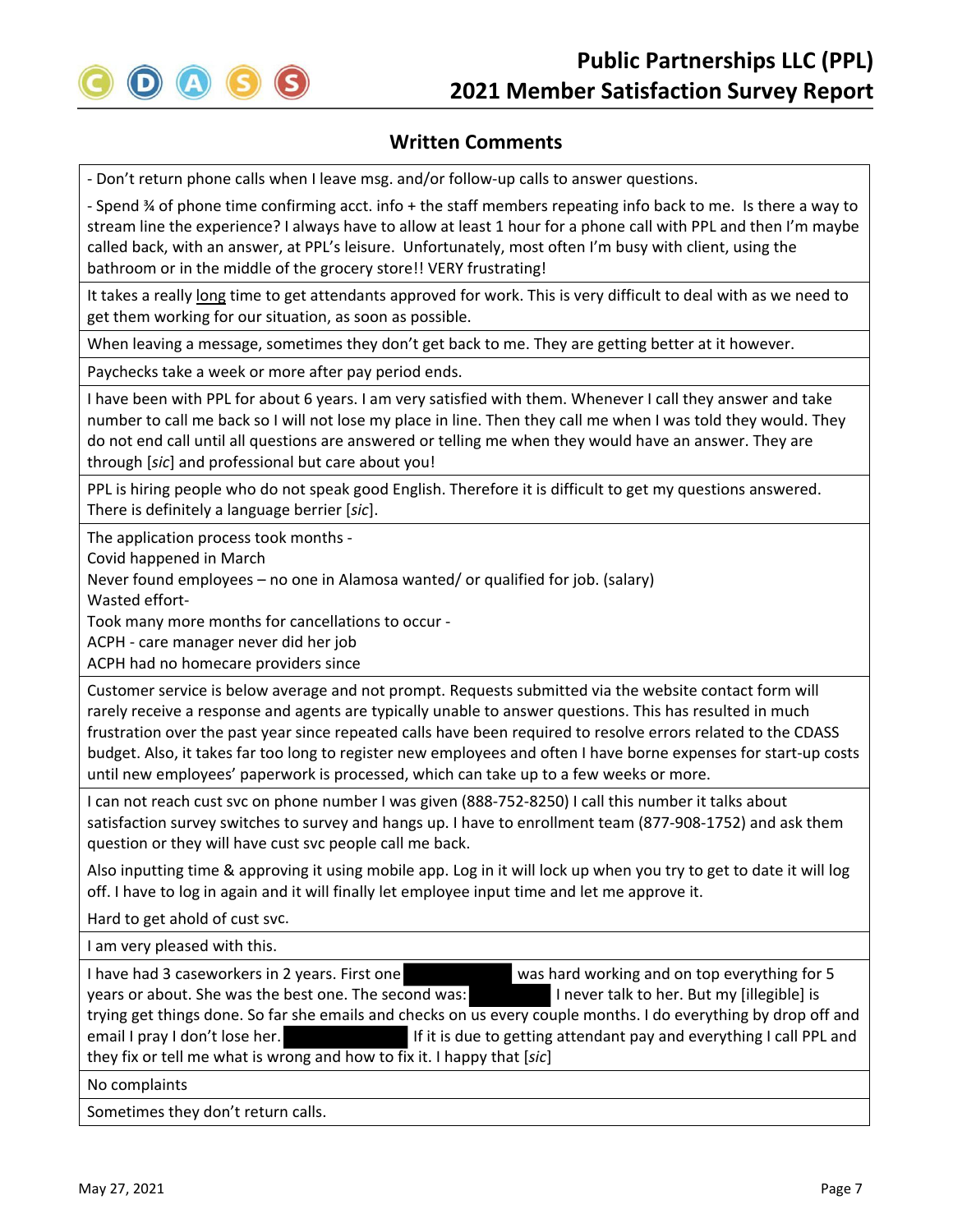

‐ Service is good when I can reach a person over the phone. But the phone menu system is HORRIBLE.

‐ The mobile app is great—when it works. Attendant hours are often saved but not submitted.

The messages I leave are forgotten; I'm still waiting for call backs. When they do call back they are respectful and friendly. The untimeliness [illegible] my [illegible.]

Most of the time like answer questions regarding clocking in and out. Or if someone getting locked out by accident. They help you solve the problem accurate steps to get back log-in timely fashion.

My wife worked through May 10. We submitted her time but was told her contract had expired it was later completed but the time to submit had expired. We have contacted the caseworker here in Walsenburg as well as CDASS. All agree she is owed but nobody seems to be able to process her hours.

2 of 3 attendants have had trouble with new smart phone App.

Overall, PPL makes it easy for me, as authorized representative.

was wonderful

It's so hard to get through to supervisors or area managers if a customer service rep can't answer my questions. Don't know if there's a quicker way to call us back.

The training and information would be very difficult for some one not was older, not well educated or computer literate. I am a social worker and it was challenging for me. After all the paper work is done and your on the program it rolls very smoothly! And I'm glad I chose it! Thanks  $\copyright$ 

- EVV training was terrific and detailed. EVV app is easy to use and works well.
- All my interactions for employee logins/resets has been quick and flawless.
- No complaints!!
- Kudos to PPL for PPE cost from care dollars!!

The training and paperwork involved is very intense. It seems like it could be more concise and not require so much time.

I am elderly and it was taxing. Once you get passed the process of paperwork and training it has been easier.

Thank you for providing me the help I so need. Truly a blessing, especially during this covid Pandemic.

My caseworker has been Amazing, I appreciate her kindness, patience and understanding. Having two spine surgeries, a brain injury and sever [*sic*] depression, things can get very overwhelming. I appreciate "my team." Ya'll keep me going.

Thank you

Thanks for a job well done!

Update system

Old Info. Can't contact P.P.L. They need A Good Phone number for

I don't know how to contact FMS.

It would be good to receive their contact information!!

I believe that we need to go back to online website timesheet because the phone is sometime hard to do my phone is not a big phone. Thank you.

Sometimes the App wont load so work times can't be added till a much later time.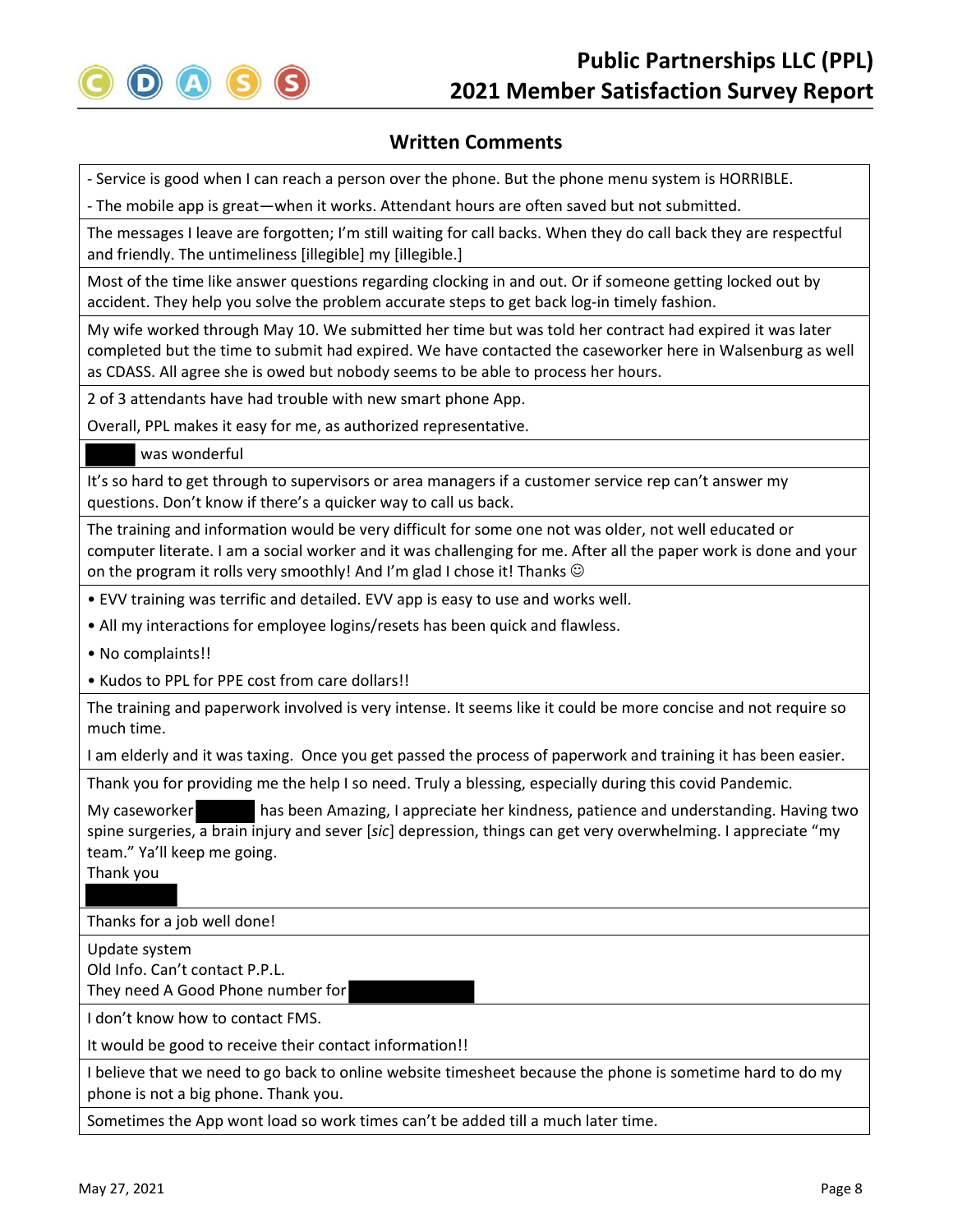

Was never notified of changes in 2020 taxes. Was tax exempt up until changes. I noticed tax were being taken out of my attendants checks.

I have a new employee who has been trying to start her shift by phone since 3/10/2021 and as of today 4/6/2021 she still can no[t] get her shift started by phone. She had to do her time manually through EVV Help Desk.

English seems to be the second language and is very hard to understand. ‐ Customer Service

Customer Service rarely answers the phone live ‐ always got a recorded message. Return calls are usually after 3 days and are automated and we are instructed to left a message again!!

Customer Service sucks and needs major improvement.

Turning in time it kicks us off 3‐4 times before we turn in time

In the 3 years I've been the Authorized Rep for a client and worked with PPL I have been frustrated/unsure the status of employees and/or not able to reach a PPL representative 70‐80% of the time. Most of the time I'm put on hold for so long (taking time from my actual job) that I'm eventually forwarded to voicemail and only once did I receive a call to follow up on the voicemail. In setting up employees, I've frequently not been updated when/if there are issues with the paperwork (making it take even longer to start the employee). I've called to remove old staff and yet they're still in the system (from my portal access), and I'm too busy/frustrated to keep following up to get it done correctly. I've been told I can view the status of EE paperwork from the online portal but it doesn't tell me if there are issues, just says "yes/no" if they're okay to work. Overall very frustrated.

PPL has terrible paperwork management policies ‐ each form has to be submitted multiple times due to them losing docs. They are not clear in what changes are needed.

Their "secured" email system is neither useful nor secure as we cannot upload to a secure site.

They are the best!

I have no additional comments,

Thank You!

Enrollment team does a good job. However, I have had some issues with supervisors understanding my issues when they happen then getting a timely resolution.

PPL works seamlessly when the client has no out of the ordinary circumstances. Once the client has an unusual need, getting help can take weeks if not longer, to talk with the right person.

Attendant started off using the timesheet he was given. When he called to find out why he hadn't gotten paid, they said he was using the wrong (old) timesheet.

We weren't clear about the online thing, and calling to ask for help was a nightmare, because getting through on the phone was useless.

Once I got someone that clearly walked me through it there were no other problems. It was just at the beginning.

Very slow response time to email questions and in updating information after submitting forms. I have had emails go un-answered and have had to submit questions via email multiple times. Phone system is not easy for Authorized Reps since it is set up for clients info to be entered. When issues come up for my two clients I have to call twice sometimes. Not easy when both are siblings and in the same household, many times I am having to address the same issue for both clients.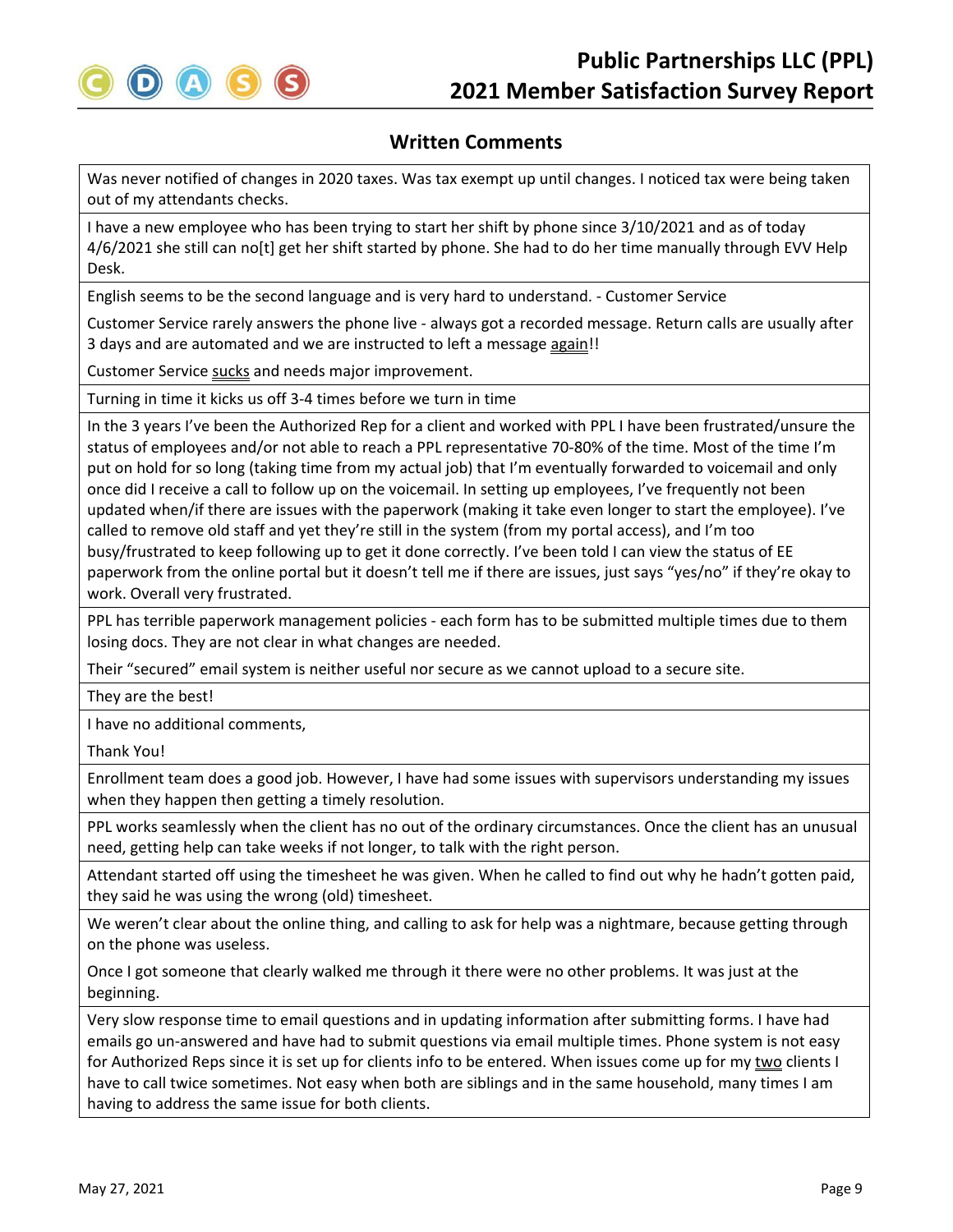

The customer service is excellent. We receive timely responses to phone inquiries and emails. We are very pleased with the excellent, skilled professionals who assist us.

The whole process is confusing and buggy. Phone assistance is hard and not useful. Phone assistance is also not timely.

Do not like that all recent calls went to the call back option.

PPL – provides excellent service since starting the program

There have been no attendant enrollments in this household since the initial enrollment years ago. I take care of the time sheets and monitor the budget summary each pay period. I am satisfied with how this program works and provides income for the care of

Sometimes they get things done other times they fart around. Turned in a change of Pay rate form in Dec of 2020. Didn't call to tell us it was wrong went all the way through Jan Feb and half of march at a different pay rate.

Difficult to reach FMS customer service at times. Some FMS customer service reps are more helpful than others.

We are pleased with company. They are always helpful.

The online portal to access and do timesheets struggles. it deletes times and dates, won't easily switch screens from one entry to the next. The App is hard to use. It's layout is okay to follow, just doesn't run smoothly.

PPI is great been with them for years never had a problem.

I am very grateful!!

Thank you so much for assisting me and my caretakers!

You can call in and an agent will tell you that something has been resolved but you can't trust that it is accurate information.

Worse yet - their robo machine calls and says to call PPL. No indication of what the matter could be. When you call and finally reach an agent they don't know why PPL needed us to call.

Resolving anything with PPL takes 2‐3 times longer than what is would for any other business.

I find it annoying when 1 person says to do something then when you call back you are told you needed to do something else. Then when you fax in paperwork if it is incorrect or "unreadable" nobody notifies you. Also if not tech savy your program is very difficult and requires numerous phone calls and time waiting on the phone.

PPL has been great – always pay accurately and on time. They get you the forms you need quickly. The new way to put in time worked is much easier and better. This program has been life changing for our family and for that we are grateful!

PPL habitually calls back 48+ hr. After leaving message. Both my attendants have sent all their banking info to PPL and have yet to have direct pay. Both my attendants did not get paid for 3 months Jan 1 2020‐May 7 2020. When they did get paid they argued about the hours, and lost 2 wks pay. [Illegible] lost 2 wks July 1‐15 2019. When I had surgery and needed 24 hr. care they told me to have them work, and they would adjust at fiscal. There was no money and my girl's worked 1 week free and told me to pay them.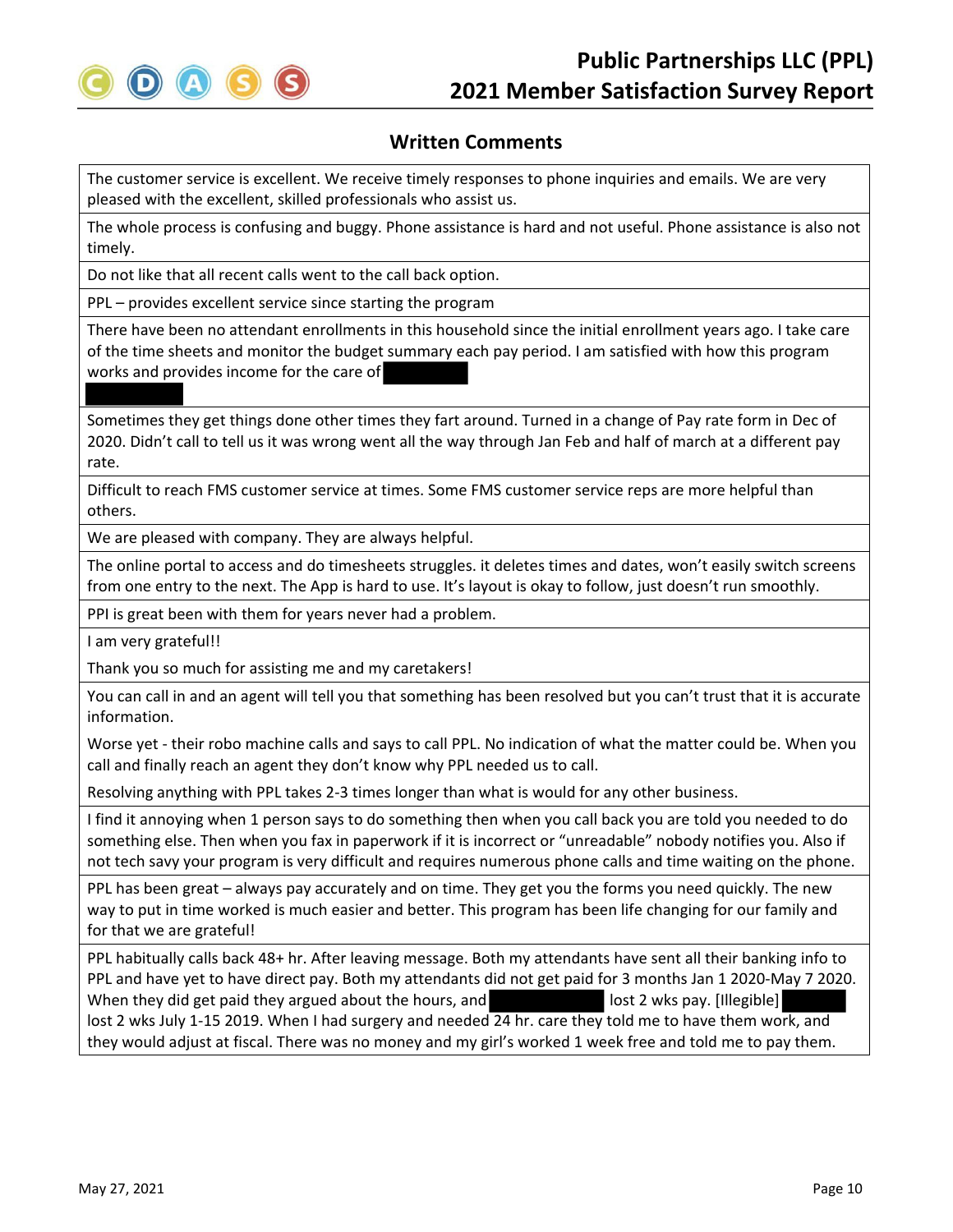

FMS provider has paid employees out of wrong accounts.

FMS provider has mixed up employees and paid wrong employee.

Tax documents where late.

Online budget tools are useless as they don't keep up.

Pay rates are never posted before changes.

Customer service takes 3‐4 months to resolve issues.

Always friendly, always helpful.

Getting supervisors to return calls is the main complaint.

When struggling to get new providers approved - there are hold ups or other problems that we have to talk to supervisors over. We don't get call backs unless I get very aggressive ‐ should never reach that point.

Getting call backs.

Some more training to your staff. Some know they can look immediately at e-mailed paper work. Others will argue that they won't be able to see such paper work for 24‐48 hours ‐ ugh! They can see the paperwork ‐ they won't even try!

Overall, my experience with PPL has been great. The only times I ever had issues is when the pay rate needs to be adjusted due to an increase of monthly allocation. I didn't know I needed to re‐send documents. My attendants were not paid for a full month. Once the issue was semi‐resolved I still have issues. It would help to know what documents need to be re‐sent each year and when; and to be very precise in the letters regarding what changes need to be made, to who, why they need to be changed, and when it's due. Overall great work! Thank you for being a blessing in my life during these difficult times.

Putting in hours on App. doesn't work very well. It knocks you out of App or doesn't respond at times it takes 5‐10 minutes to put hours in.

It would be helpful for attendants to be able to adjust withholdings on their accounts. Thank you.

Customer service is terrible. FMS staff many times don't know the correct answers, or I receive different answers. I have to call in multiple times for answers.

Also, I've made 3 email requests to increase pay for an associated and my emails go unanswered.

Terrible follow up and response time. I wish I could fire PPL and use a different service.

With a provider as large as PPL you would think you could find a time app that works better than time 4 care if I had to rate it I would give it a very very poor to terrible rating. It Freezes up when punching in or out which causes time errors which need to be corrected which if you have very many time added they begin to question you which is not your fault but the worthless App.

I'm very satisfied with FMS program

Thank you, **consumed as [Survey 1 of 2]** 

I'm very satisfied with FMS program

Thank you, **[Survey 2 of 2]** 

I still haven't received my W‐2 form from last year. Sorry realized I have to get ahold of ppl.

Always have had excellent responses when needed.

We thank you for our good service.

Thank You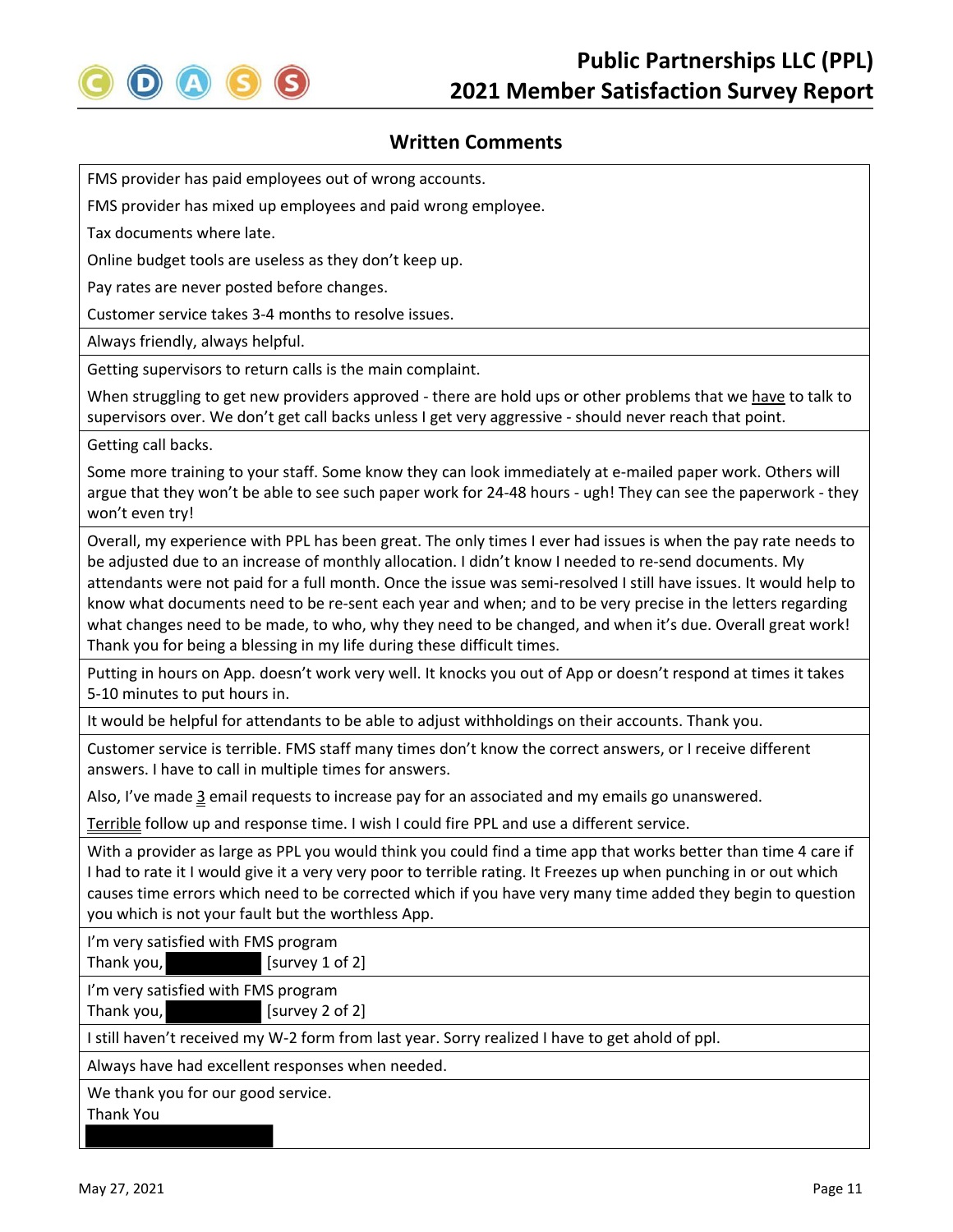

of PPL did an excellent job of helping the AR and attendants fill out all of the paperwork for enrollment. After that there wasn't ANY training of ANY kind on how to log anything for PPL. PPL never answers the phone, you must always leave a message, and you may never get a response back. PPL has very poor customer service.

I am very happy with Public Partnerships.

My attendants paychecks are always received after the initial payday. But we are satisfied with the agents in helping us get accurate information when we call to check on her pay. They know about anything we may ask about.

I appreciate all their efforts. They make it easier for me to understand and help my mom w/ caregivers.

My FMS time 4 care App is very poor  $\otimes$  It always says wait not responding then I send feedback and it seems as if it (App) is getting worse. That is my only dissatisfaction with my F.M.S.

The enrollment into FMS was smooth and efficient

I am very excited to be a member and employer using FMS.

New hire processing can be painful, I have to follow up [illegible] on my side or extremely not timely.

Any rate change or paperwork, I have to follow up.

Transition in 2020 when we went to EVV, very unsmooth, and inconsistent per employee.

Was not explained clearly at the change that all employees needed rate "change" form provided. Where no changes employees ended up held up until form submitted, not case w/all employees.

Changing information once in the system appears to be straight forward but not necessarily so. If something is entered incorrectly it's difficult to get it straightened out, different information from different people. Changing over to the new time entry system took months because I wasn't told there was a problem until receiving a notice that the attendants weren't going to get paid unless paper was sent in. It had been in 4 months prior, but a sheet was missing etc. etc. An unnecessarily frustrating situation ‐ an email when the first forms arrived would have saved time!

Extremely good!!!

This program has helped to keep our Handicapped daughter at home Thank you [survey 1 of 2]

This program has helped to keep our Handicapped daughter at home Thank you [survey 2 of 2]

We especially like working with . She's our go to as others aren't adequately informed of the working of the system. Please give a "shout out" for her "out of the world" service to the clients and ar's.

• The online W2 function does not work for my employee's.

• The W2 has the wrong information for my family member (employee) Who takes care of my member.

‐ It should not have anything in Block 1

\*This is 2 years now that taxes are a nightmare because of this error that we have brought to your attention on several occasions.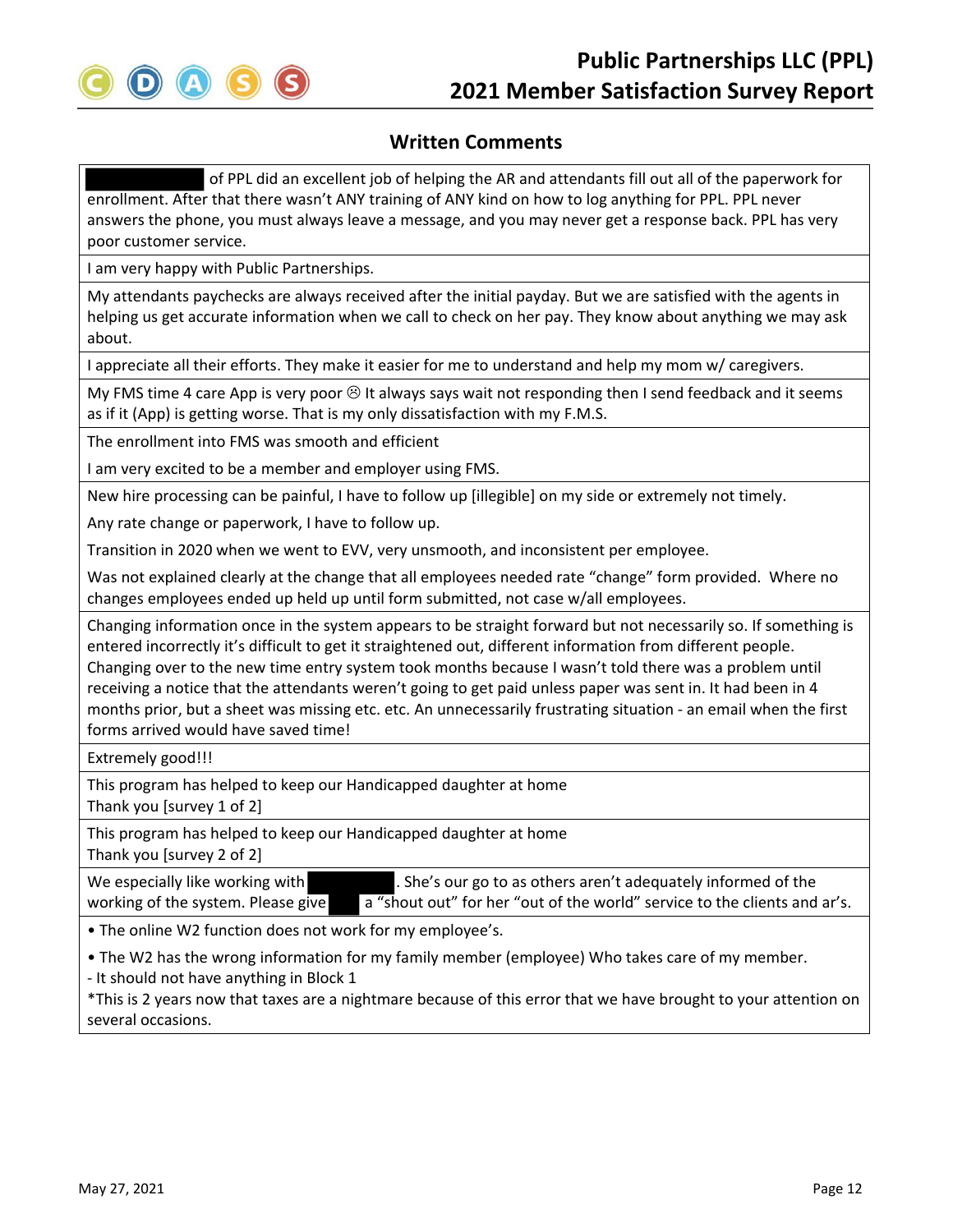

The Time4care app is unstable and the Attendants complain about it frequently.

Information provided about COVID sick pay hours was incomplete. It was not clear they were supposed to enter their hours in Addition to the Form. And after I emailed my question about how attendents get paid; no instruction was given on how to code their hours = forgot?/iphone issues/etc.

We site has gotten Better!! [*sic*]

5 stars for allowing upload of Forms!!

5 stars for improving contact us form w/ Auto Fill of chart identifying info. Finally, I get answers to my questions The 1<sup>st</sup> time instead of the 1<sup>st</sup> reply was also previously - "we're sorry we can't answer your question because you forget to list 5 identifying pieces of information."

More money for employees who live at home with client. Client care requires more time and hours worked than is allowed through the program.

Work out situation about employees who live at home with client. The system does not work in their favor. We get screwed over as far as money and payment and hours worked goes.

A lot of times you get someone who is hard to understand (English is not their 1st language). When I have problems or questions that they themselves can not answer they are almost rude about it like it is my or my members problem (we are the dumb ones). We call for help or answers, not to be belittled! Do they forget we are helping others who need help?! When I do call I'm taking time from helping/supporting the member/client, please be considerate with my time and concerns. Do not ask for my log on ID's! That to me is a red flag! I do not know you and I'm not sharing my passwords for our security!

We understand the need to have bi-lingual speaking people. For us, English is our 1st language, actually it is our only language. Don't be biased by names.

We been in PPL for longer [illegible] were [*sic*] happy and satisfied with the service. Thank you.

The FMS provider is good (PPL)

It's Consumer Direct employees that are very disrespectful. Starting with a lady by the name of

PPL needs more customer service people answering phones. It's seldom convenient to wait for a return call. I lost an employee because she could not get answers on a problem she had.

PPL always forces us to leave our phone #, even when I call 8AM when they 1st open. I do not hear back and have not talked to them since 2020.

My employee's answers are the same, so I am only sending in my survey.

L TC inrolled me in CDAS back in "07 or "08. (lllooonng time ago)

I understand EVV was passed in "17; going live in "20. No one every thought we See SARS ‐ Cov 2 (COVID‐19). Time 4 Care and EVV are doing the best they can to keep up, with in these programing. I think my FMS is [illegible] now.

I need larger printed reading material, can't see @ times when reading, Have to use magnifying glass.

Everything was professional and phone bank helpers are very courteous. My problems were always addressed and they kept me updated on things they needed but it was difficult because of COVID‐19 My case worker **has always been helpful.** 

It is most frusterating to call the 800 number and NEVER get a person to answer ‐ I have spent hours on hold. When I leave my number for a call back – sometimes I will get one in 24 hours sometimes not at all.

They are getting paid to assist us but they are certainly not motived to do so.